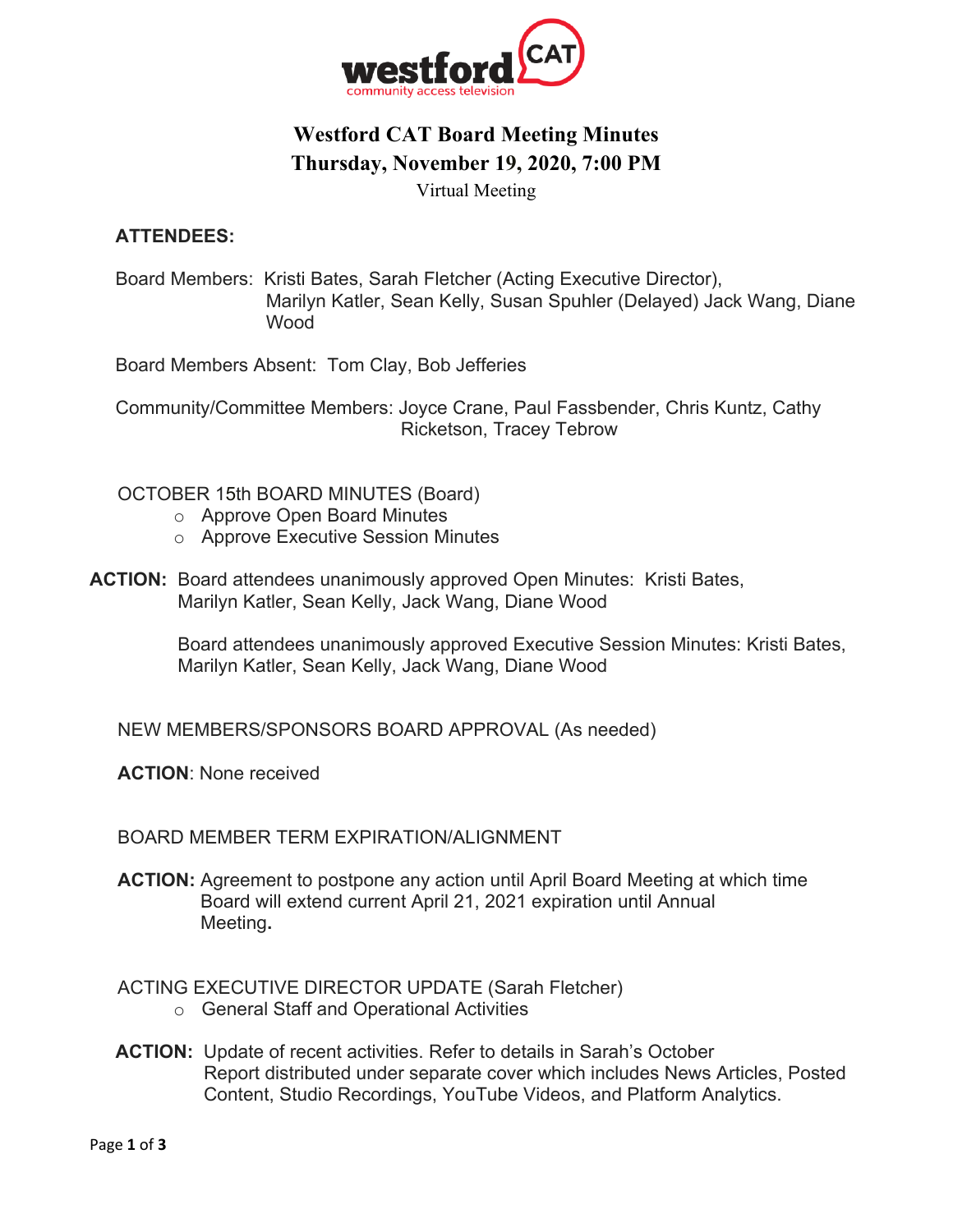- Nick's Veteran's video was very well received
- WA Press Box now wired for coverage
- Further exploration needed for CPA's letter about improper accounting practices by Comcast.
- Received Underwriting proposal from Caldwell Banker
- On Line Auction items continue to be solicited
- Visiting Angels toured the studio
- Looking into design of platform: Unify CAT and news web sites.
- Need to define mission, strategy to better identify the focus
- New intern (Christina) on board

FINCOM UPDATE (Jack Wang/FINCOM)

- o General update
- **ACTION:** General update from Jack. Please refer to actual Statements submitted under separate cover.
	- Year to Date Financials are reasonable/stable
	- A 2021 (Adjusted) Budget is being worked on by Sarah and Alden
	- Current cash position is strong
	- Use current run rate as a basis for establishing 2021 budget
	- Capital Budget discussion: Segregate Capital budget and prioritize items
	- 2019 "Reviewed" financials have been submitted to the Town. Follow up with Tom about the need to present to the Select Board.
	- § What is the dollar threshold of capitalized/depreciated items? Discuss w/ the Accountant.

FUNDRAISING UPDATE: Online Holiday Auction (Cathy Ricketson)

### **ACTION:**

- Work on the Holiday Online Auction continues. Kickoff is December 7<sup>th</sup> and runs until the  $11^{th}$ . Sarah has distributed the link for all to preview.
- § Available items include product as well as 'experiences'. Ie Genealogy session, Classes, Baskets, etc.
- Publicity has started, and a Member letter soliciting donated Auction items has been drafted. The goal is to have 50 Auction items
- Board members are encouraged to donate/participate.

### CORPORATE SPONSORSHIPS (Sarah Fletcher)

#### **ACTION:**

- Caldwell Banker has signed on as an Underwriter.
- The dollar categories of Business Memberships/Sponsors, etc. may need to be revisited.
- Board members were asked for their support in identifying business partners who might participate.